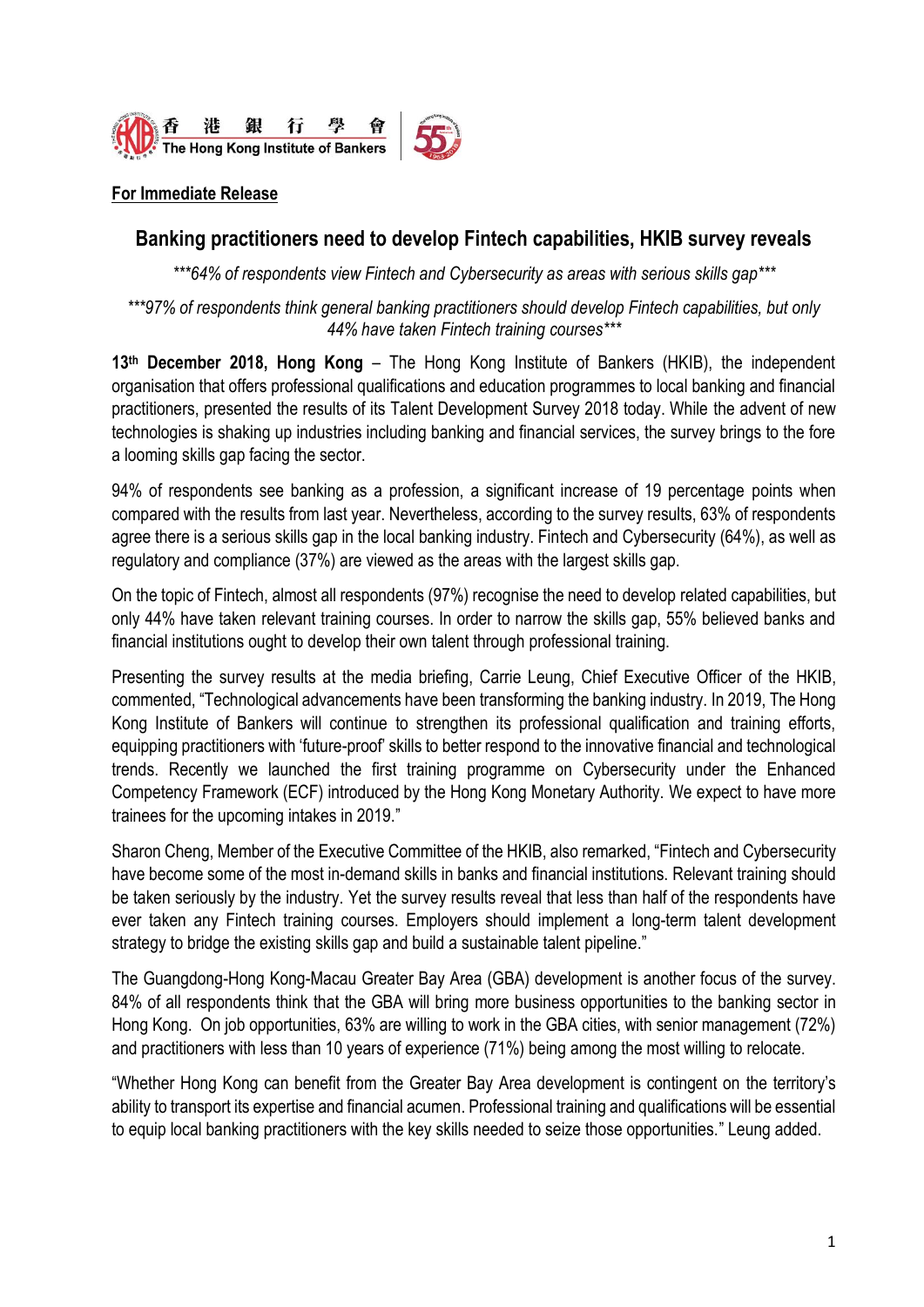Fiona Wong, Member of the Executive Committee of the HKIB, said, "As an employer, banks have an important role to play to encourage lifelong learning and to upskill the existing employees. As an industryrecognised training and certifying hub, the Hong Kong Institute of Bankers will accelerate its efforts to encourage the industry-wide adoption and recognition of qualification benchmarks such as the Certified Banker (CB) to help streamline the professional training path and raise the professional status of the banking industry."

The online survey, commissioned by the HKIB for the third consecutive year, was conducted in June and July 2018 and collected the views of over 800 respondents, mostly from the financial and banking sector.

**For more about the survey, please visit<https://www.hkib.org/en/insights/opinion-research>**

*\*\*\*Ends \*\*\**

# **Photo caption:**



(From left to right) Fiona Wong, Member of the Executive Committee of the Hong Kong Institute of Bankers; Carrie Leung, Chief Executive Officer of the Hong Kong Institute of Bankers; and Sharon Cheng, Member of the Executive Committee of the Hong Kong Institute of Bankers presented the key findings of the Talent Development Survey 2018 today, examining the changing training landscape and the emerging skills gap facing the banking sector in Hong Kong.